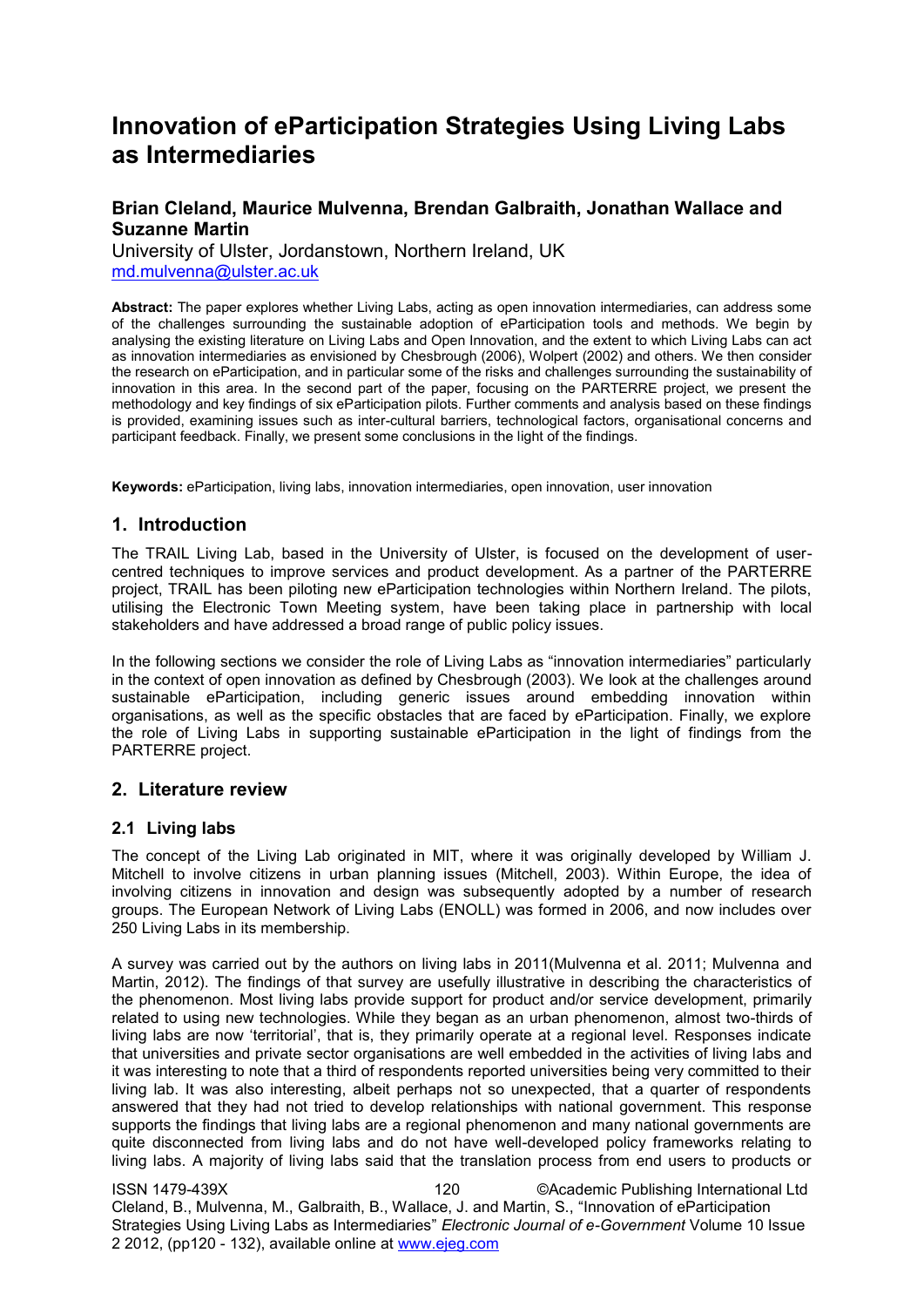service change was difficult. It was interesting to note that some respondents found that the reason was a kind of 'lost in translation' effect, for example: "it can be hard to get constructive and instructive comments from users that are not used to giving feedback". Most living labs are inter-connected in some way with at least four other labs and communicated at least quarterly with the other labs with the main reason for this networking being to share experiences and knowledge.

The top challenges to living labs were given as funding; getting more partners and/or end users; and expanding activities and embedding user-centric activities in partners. The survey respondents indicated that funding their activities was a problem with most funding being project-based; sourced primarily from non-private sector sources including public and academia. Most living labs simply didn't know how sustainable their lab would be over long time periods. This may reflect the relatively precarious position of living labs, that while many benefit from the European Commission's support for organisations to form partnerships through research-funded activities, their position is not underpinned by national legislation, their governance is a partnership of differing and sometime competing interests and they are often regional actors with a regional remit and outlook with all that this entails.

Living Labs often utilise a wide range of innovative tools, techniques and methodologies to enable user engagement. Some examples include automatically collected behavioural data, focus groups, observation and ethnographic research (Gowans et al. 2009). While there is a great deal of variety in terms of the processes employed, it is useful to consider them as belonging to a development spectrum, moving from idea creation to stakeholder engagement, data collection and evaluation of results and methods. In other words: co-creation, exploration, experimentation and evaluation (Mulvenna et al. 2009). This spectrum can also be described as a form of "innovation value chain" (Følstad, 2008). The three main stages of the innovation value chain are idea generation, conversion and diffusion, where conversion includes ide selection and development. What is novel about the Living Lab approach is that it converts what is commonly thought of as a process that takes place within a single organisation into a process involving a variety of stakeholders with varying areas of expertise.

The distinguishing characteristics of Living Labs from traditional institutions have been described as Value, Sustainability, Influence, Realism and Openness (Bergvall-Kareborn et al., 2009). The open approach is therefore key, but it also represents special challenges in addressing issues such as intellectual property rights.

# **2.2 Open innovation**

The Open Innovation model as developed by Chesbrough (2003) describes how organisations can manage strategic collaboration with external stakeholders. Suitable appropriation regimes can enable the firm to utilise innovation from external sources, while at the same time creating value by opening up the non-differential parts of its own intellectual property portfolio. This model has attracted increasing levels of attention from both academics and practitioners. Chesbrough's 2003 book gained more than 1,800 citations in just seven years and a wide range of disciplines, including economics; psychology, sociology, and even cultural anthropology have shown interest in it (Huizingh, 2010).

While open innovation can overcome barriers between stakeholders that often form an obstacle in traditional innovation strategies, openness in itself poses difficulties for commercialisation, particularly with regard to ownership and exploitation of intellectual property.

### **2.3 Living labs as innovation intermediaries**

One solution proposed by Chesbrough (2006) is that of the "open innovation intermediary". Despite the fact that Chesbrough treats that term as if it had been newly "coined", there is a significant amount of research that pre-dates his 2006 book (Galbraith and McAdam, 2010). Literature reviews by Howells (2006), Winch and Courtney (2007) and Amico-Roxas (2010) explore this in some detail, and demonstrate that the term "innovation intermediary" can refer to a range of organisations including brokers, third parties and agencies. While the internet has undoubtedly enabled the growth of many new forms of innovation intermediary, Licthenthaler and Ernst (2008) and others have pointed out that little is known about their performance and that the firms themselves are not very forthcoming about their operation.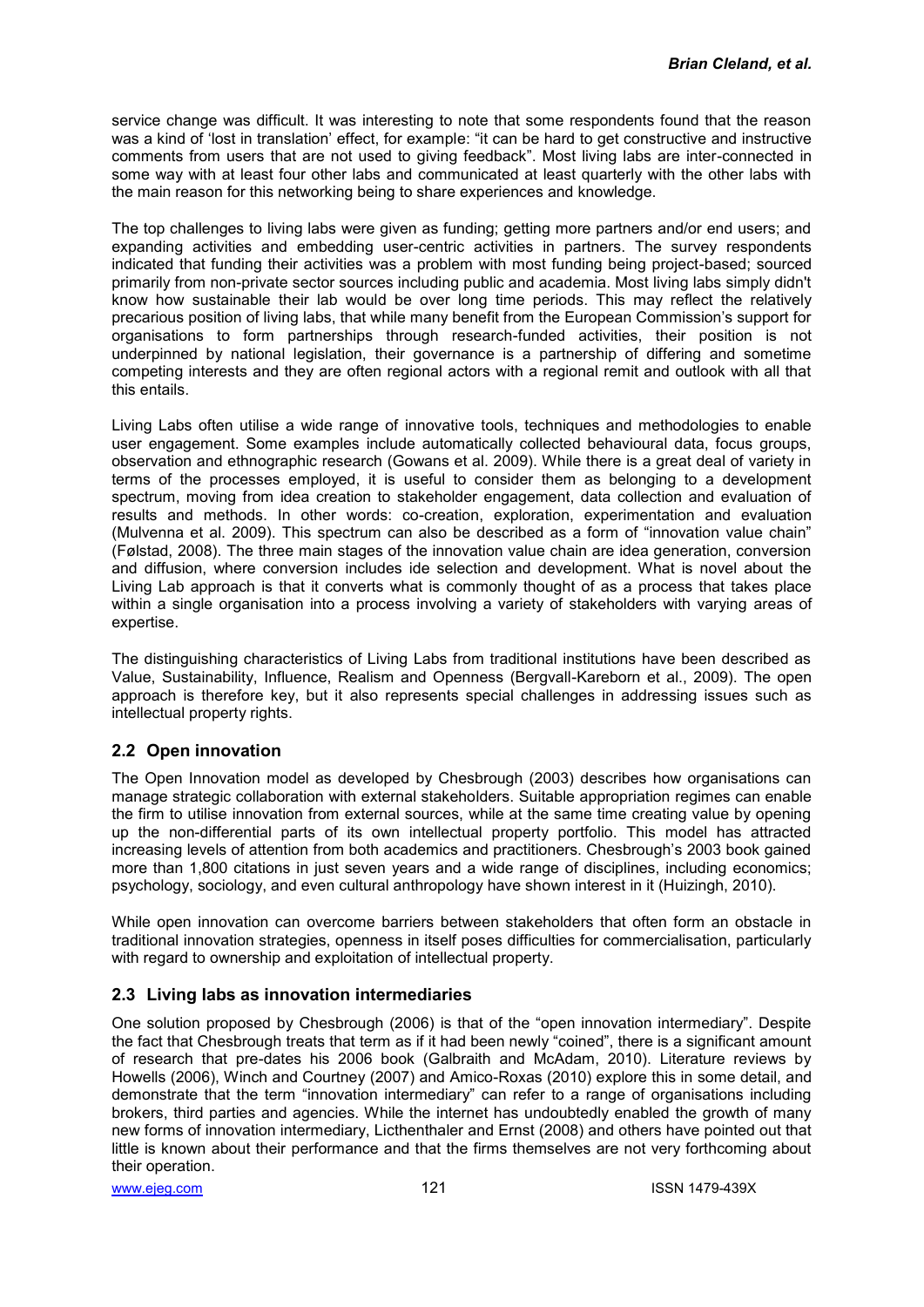Wolpert (2002) defines the key challenge for organisations in the following broad terms: *"How do you break down the barriers to sharing information across companies so you can create more generalized sustainable innovation markets without giving your competitors an advantage?"* He points out that a solution has existed since at least the Middle Ages: that of relying on trusted middlemen to share confidential information without compromising clients' interests. He gives the example of executive search firms, and makes an analogy with "innovation headhunters".

Indeed, it can be seen from a review of the literature that research on innovation intermediaries has been developing since the 1990s (e.g., Bessant and Rush, 1995). As the concept of innovation evolved from the linear model to more complex, networked models, so interest grew in the roles and interactions between various actors. As Stewart and Hyysalo (2008) put it: *"when the producer company lost its position as the privileged source of innovation, it became urgent to understand how the knowledge from a range of actors flowed into the innovation process."* Despite this, they point out that the literature is lacking in terms of a detailed examination of the wide range of intermediaries and intermediation activities that exist in different "ecologies of intermediation".

In this context, and given the importance open innovation approaches to the Living Labs model, we might therefore view Living Labs as a form of "open innovation intermediary" (Chesbrough, 2003). It has been noted that Living Labs often act as "innovation facilitators" or "innovation catalysts" (Schurmann et al. 2011, Mulvenna et al., 2010), acting as brokers of the relationship between producers and users, the large firm and its SME partners, or indeed between stakeholders from different sectors – for example the "triple helix" model (Mulvenna et al., 2009). The importance of this function is indicated by research which shows that the most lucrative and novel innovations are often developed by users in order to adapt products to their specific needs (Di Gangi and Wasko, 2009; Thomke and von Hippel, 2002; von Hippel 1998). Furthermore, many high-value products and services involve multiple stakeholders in the innovation process (Luthje et al., 2005; Morrison et al., 2000).

# **2.4 Overview of eParticipation**

According to Sanford and Rose (2007), eParticipation*"involves the extension and transformation of participation in societal democratic and consultative processes, mediated by information and communication technologies (ICTs)"*. Generally, it is intended to promote and support an engaged citizenship using modern technologies, especially internet-based technologies. Although understanding the emerging field of eParticipation is not straightforward – given the lack of an agreed definition and unclear research boundaries – recent emerging technologies, government reports and academic programmes demonstrate an increasing level of interest in the subject (Sæbø et al., 2008).

It has been observed by Habermas (1996), Van Dijk, (2000) and others that democracy and related political processes depend on effective communication and informed decision-making by citizens, politicians, officers, and other stakeholders. Motivations for governments to promote participation include improving efficiency and strengthening the legitimacy of political processes. From the other side, citizens, non-governmental organizations, lobbyists, and pressure groups are likely to push for increased participation in order to further their own interests. As technologies have evolved, multiple platforms with the potential to support participation have become available, including social media, chat technologies, discussion forums, electronic voting systems, group decision support systems, and blogs. This combination of motivated actors and improvements in technological infrastructure has resulted in a proliferation of eParticipation projects (Bekkers, 2004; Best and Krueger, 2005; Curwell et al., 2005).

While eParticipation as a term is not yet mature and is still evolving in the literature (Chang, 2005; Dutton et al., 1984; Macintosh and Smith, 2002), it is likely to continue to emerge as a distinctive research area. As Sæbø et al. (2008) point out, many factors point to its growing importance, including government programmes, government reports (Fagan et al., 2006; Jansen et al., 2006), the emergence of companies specializing in eParticipation, and targeted research programs.

# **2.5 eParticipation as a form of open innovation**

Chesbrough's original definitionof open innovation refers to "is the use of purposive inflows and outflows of knowledge to accelerate innovation" (Chesbrough et al, 2007). While Chesbrough focuses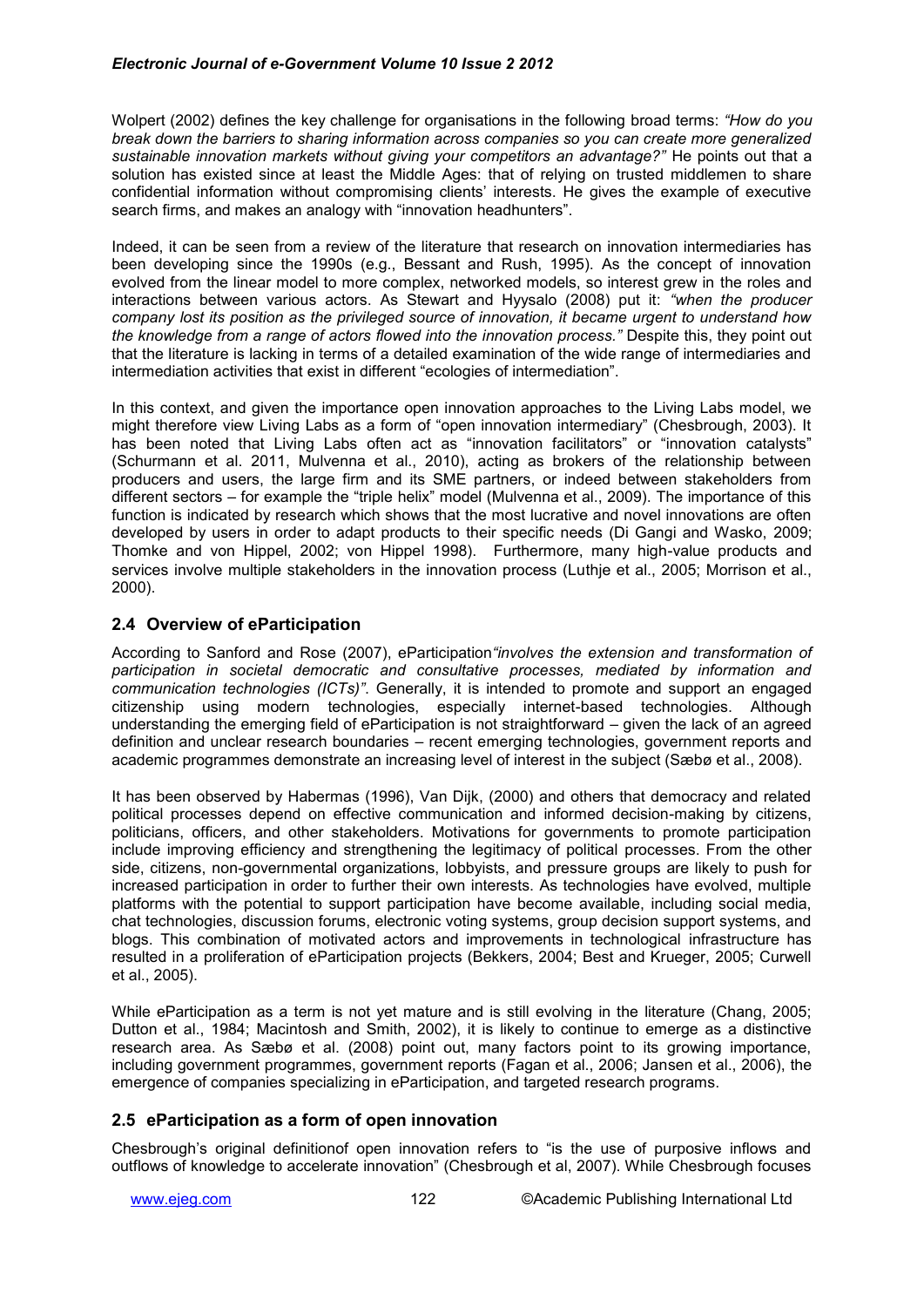on the needs of businesses, the principle that organisations can accelerate internal innovation by reaching beyond organisational boundariescan also be applied to the public sector.

The need for innovation in the public sector has been widely discussed. Some authors state that public sector innovation is required so that governance can meet the challenges of modern society (Singlaub, 2008; Moore and Hartley, 2008). Particular challenges include: include growing demand for responsive government (Vigoda-Gadot, Shoham, Schwabsky and Ruvio, 2008); more client-led and individualized public service delivery (Bowden, 2005; Carter and Belanger 2005); the need for policy instruments to stimulate sustainable development (Foxon, Gross, Chase et al., 2005) and narrowing the gap of citizen's discontent with performance of public sector organizations (Termeer et al, 2005).

At the same time public sector innovation presents particular challenges. Government often appears to lag behind the private sector in terms of innovative capacity (Nauta and Kasbergen, 2009). It can also be argued that within the public sector the punishment for mistakes is more severe than the reward for excellence, which discourages experimentation and risk-taking and strengthens the tendency towards bureaucracy (Stuiveling, 2007).The political meaning of innovation is also considered by Nauta and Kasbergen (2009), who point out that the "civil service machine" is expected not to think, but to carry out political decisions in a neutral way (Koch et al. 2006), and that innovation may come into conflict this principle.

Moore (2005) astutely observes that some of the assumptions about public sector innovation may be problematic: "[...] A key assumption in this model [the 'outdated' model of breakthrough innovation, alluded to on page 5] was that public organizations were eager to find means to improve their performance, and were constantly scanning their environments to find better means for achieving their desired results. There was also an assumption that the organizations that developed the ideas had no proprietary interest in holding onto them, and they would be happy if other organizations wanted to imitate them. There was even an expectation that organizations would be willing to spend their own resources to provide the technical support other organizations needed to implement the innovative idea. In practice, this occurred much less often than seemed desirable".

In the same way that open innovation mayhelp businesses to accelerate internal innovation,it might be assumed that public sector innovation couldalso benefit from the model. Chesbrough and Appleyard (2007) propose that companies should interested in open innovationshould practice an "open strategy", with users and user contributions providing ideas and momentum for new products.In the context of the public sector, "users"becomecitizens,"products"becomepublic policies and services, andeParticipation become a mechanism for enabling citizens to participate in an open innovationprocess.

### **2.6 Challenges for sustainable eParticipation**

As with any form of innovation, sustainability is a key challenge for proponents of eParticipation – that is, ensuring that the organisational and cultural changes become fully "embedded". It has been estimated that failed innovation projects cost Fortune 1000 companies nearly \$60 billion annually in wasted development efforts (Atkins, 2010). In the context of current pressures on spending, it is incumbent on both private and public bodies to avoid such waste.

A number of approaches have been suggested in the literature on innovation to address this challenge, for example:

- shifting organisational structures towards customer-driven innovation (Desouza et al., 2008);
- identifying champions of innovation and developing trans-organisational communities of innovation (Coakes and Smith, 2007);
- supporting external collaboration and establishing cultural frameworks (APQC, 2008);
- creating technological niches, i.e. protected spaces that allow experimentation with technology, user practices, and regulatory structures (Schot et al., 2008).

www.ejeg.com 123 123 ISSN 1479-439X As well as the generic problems that can affect any form of innovation, eParticipation faces its own specific issues. The OECD (Macintosh and Coleman, 2004), a UK local eDemocracy study (Pratchett, 2004), as well as a number of other sources and position papers have identified particular challenges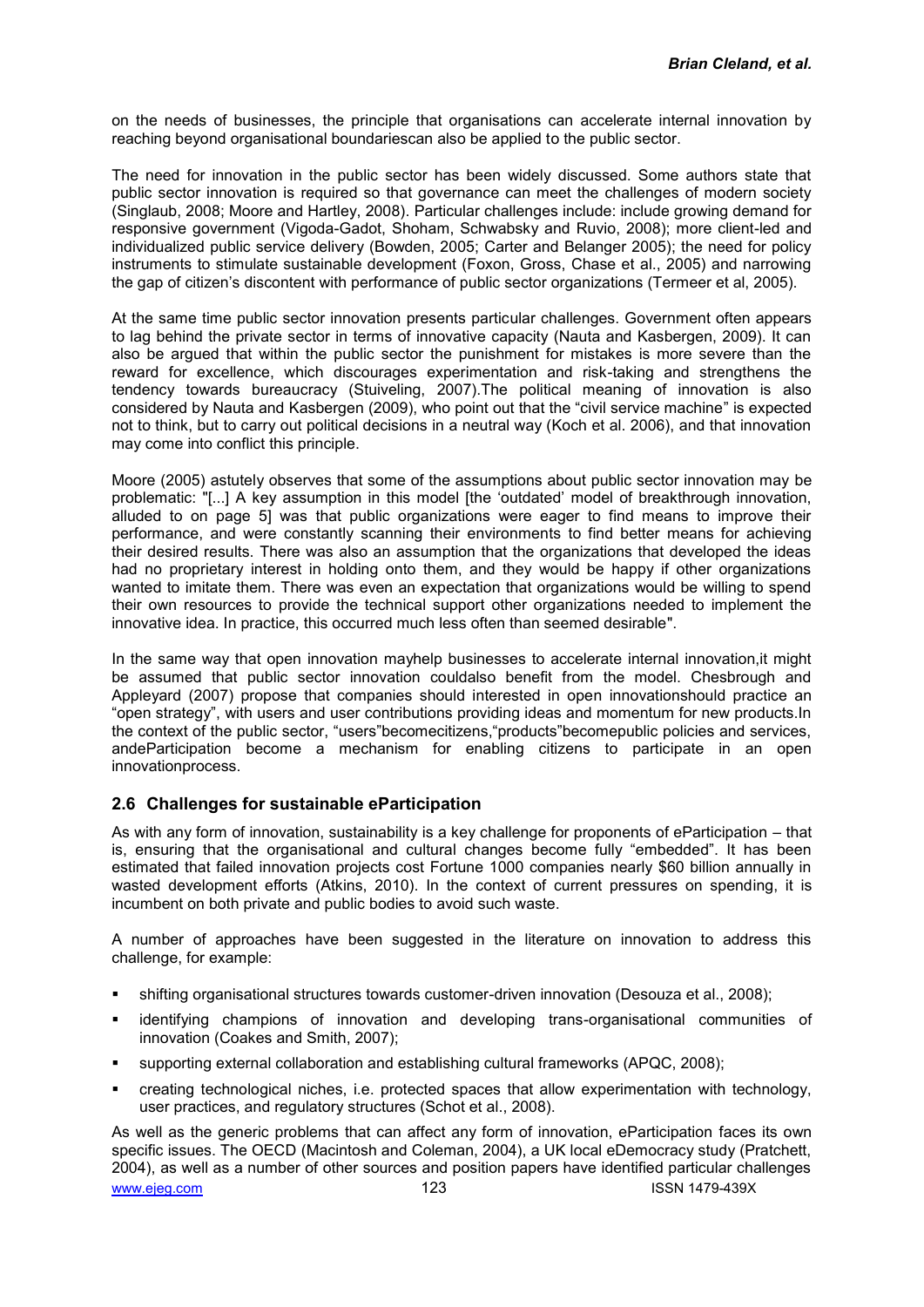for eParticipation relating to political, organisational, social or technical factors (Wimmer and Kramer, 2006)

Living Labs, acting as open innovation intermediaries by connecting cross-sectoral stakeholders, and maintaining a strong focus on user engagement, may be wellpositioned to help organisations deal with such issues.

# **3. Methodology**

### **3.1 TRAIL living lab**

The TRAIL Living Lab, based at the University of Ulster, was the first Living Lab to be established in Northern Ireland, and was invited to be a member of the European Network of Living Labs (ENOLL) in 2007. TRAIL represents the development of the University's research thinking across several key disciplines including business, information & communication technologies, occupational therapy, art, health care, social care and clinical medicine. It supports a diverse set of stakeholders in the development of new technologies, research perspectives, processes and integrated service solutions that deliver real value to users, particularly individuals and communities in the North of Ireland, as well as users across Europe.

TRAIL has adopted the Living Labs approach of supporting partnerships between public and private entities, with the strong involvement of user communities. The Lab is strongly focused on placing people at the centre of service and product development and innovation. As an ENOLL member, it is connected to a powerful innovation network that includes high-tech corporations and global researchers.

# **3.2 PARTERRE project**

The overarching objective of the PARTERRE project is to deploy ICT to enhance the direct participation of citizens, stakeholders and civil society in democratic decision-making processes using two specific electronic tools:

1. The Electronic Town Meeting (eTM), a deliberative democracy methodology and toolset combining small-groups discussion with the advantages of electronic communication. The methodology and toolset have been previously deployed in another Preparatory Action on eParticipation, in partnership with two members of the project consortium, the Region of Tuscany and the Italian consultancy Avventura Urbana.

2. The DEMOS system, which was successfully deployed by one project partner (TuTech Innovation GmbH) in the context of a Preparatory Action on eParticipation, entitled "LexiPation", and by the coordinating organisation (Regione Toscana) as an evaluation forum for its newly approved law on participation. To address the specific needs of a formal participation process in spatial development the DEMOS system has been refined into DEMOS-Plan which integrates workflows for spatial planning and includes standards-based GIS integration.

The role of TRAIL within PARTERRE focused specifically on trialling the eTM toolset, which is described below.

# **3.3 Electronic town meeting (eTM) toolkit and methodology**

The Town Meeting is a form of structured participation in local government practised in the New England region of the United States since colonial times, and in some Western States since at least the late 19th century. There an entire community was invited by government officials to gather in a public place to formulate suggestions or provide feedback on specific policy issues.

In its modern version - the Electronic Town Meeting – the use of ICT enables citizens to participate either directly or indirectly in the debate. The basic characteristics of an Electronic Town Meeting are as follows: after information on a given topic has been provided, participants can express themselves individually within small groups (typically round tables). Instant minutes of the tables discussions are kept by facilitators - using electronic means – with the aim of enabling opinions and views to emerge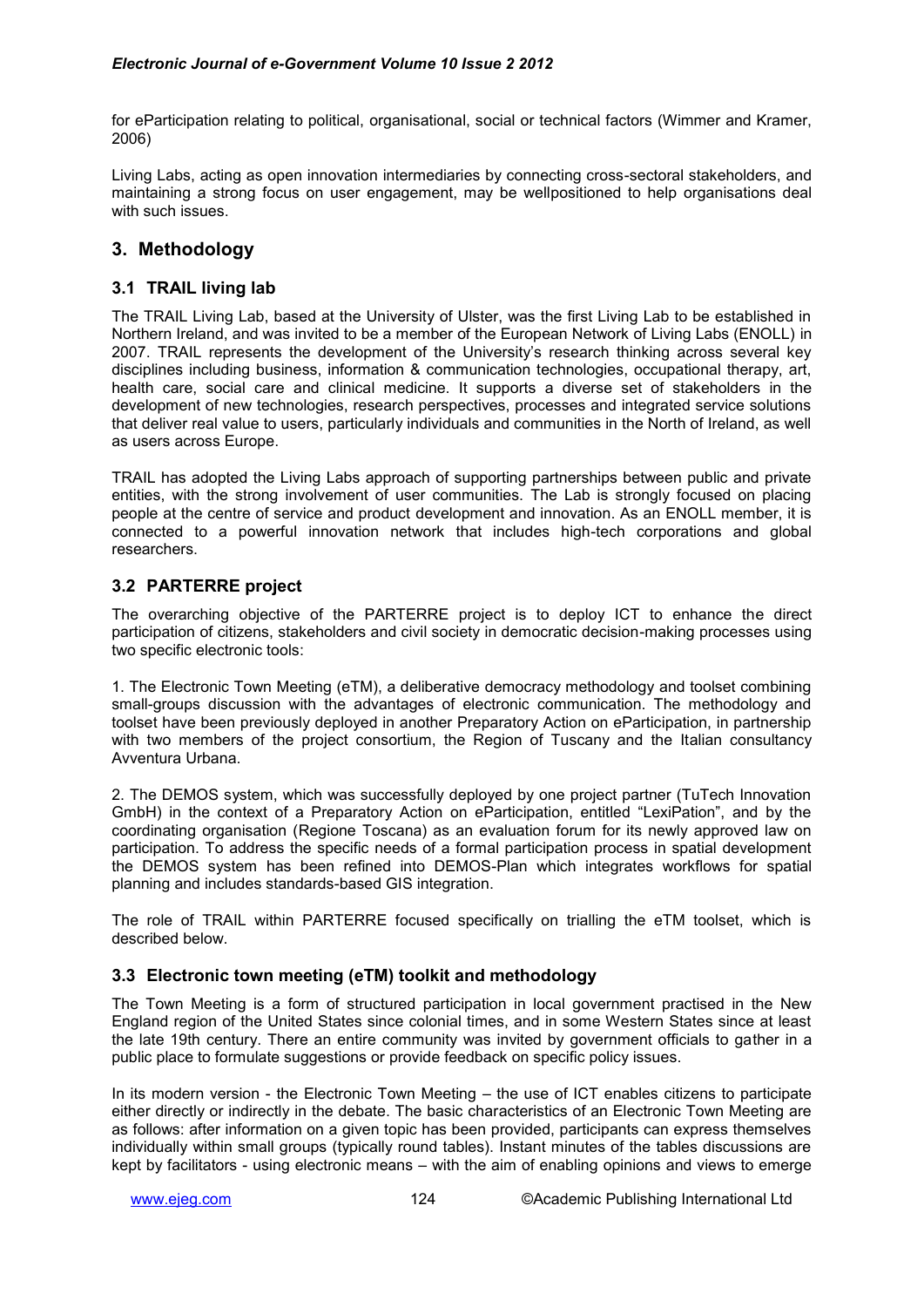from the debate, without any attempt to formulate a unitary (or compromise) vision. A central team (known as the "Theme Team"), composed of domain experts, collects and reviews the minutes, clustering the issues that emerge – with a special eye on conflicting perspectives – and then provides rankings of statements which are finally submitted to a collective vote by all participants. The voting mechanism is typically supported by the provision of numeric keypads to each participant in the eTM. At the end of the day an "Instant Report" is drawn up and distributed to all participants, summarizing the general aims of the debate, the process undertaken and the main results of the work done, particularly issues prioritised through the collective vote.

As a member of the PARTERRE Consortium, the TRAIL Living Lab undertook to pilot the Electronic Town Meeting within Northern Ireland. A series of six pilot events were organised with a variety of external stakeholders to validate the eTM as a means of supporting regional territorial development.

# **4. Findings**

# **4.1 Presentation of findings**

### *4.1.1 Case study one*

| Strategy for Allied Health Professionals in Northern Ireland, 12 August 2011<br>Discussion themes<br>Promoting Person-Centred Care<br>Delivering Safe and Effective Care<br>Maximising Resources for Success<br>Supporting and Developing the AHP Workforce                                                                                                                                                                                                                                                                                                                                                                                                                                                                                                                                                                                                                                                                |
|----------------------------------------------------------------------------------------------------------------------------------------------------------------------------------------------------------------------------------------------------------------------------------------------------------------------------------------------------------------------------------------------------------------------------------------------------------------------------------------------------------------------------------------------------------------------------------------------------------------------------------------------------------------------------------------------------------------------------------------------------------------------------------------------------------------------------------------------------------------------------------------------------------------------------|
|                                                                                                                                                                                                                                                                                                                                                                                                                                                                                                                                                                                                                                                                                                                                                                                                                                                                                                                            |
|                                                                                                                                                                                                                                                                                                                                                                                                                                                                                                                                                                                                                                                                                                                                                                                                                                                                                                                            |
|                                                                                                                                                                                                                                                                                                                                                                                                                                                                                                                                                                                                                                                                                                                                                                                                                                                                                                                            |
| Number and profile of participants                                                                                                                                                                                                                                                                                                                                                                                                                                                                                                                                                                                                                                                                                                                                                                                                                                                                                         |
| 90 (allied health professionals, academics, government)                                                                                                                                                                                                                                                                                                                                                                                                                                                                                                                                                                                                                                                                                                                                                                                                                                                                    |
| Key findings                                                                                                                                                                                                                                                                                                                                                                                                                                                                                                                                                                                                                                                                                                                                                                                                                                                                                                               |
| Population demographics and profile are important to understand if you are planning the workforce.<br>Person-centred is the first thing to be dropped when services have been cut.<br>Vision should explain how AHPs bring value to health and social care.<br>Training for all staff is required to enable innovation and motivation.<br>Greater leadership and entrepreneurship taught in undergraduate programme required in order to be<br>better able to maximise resources.<br>Training requirements: economics of how this strategy can be delivered within resources, or on how<br>to manage resources so that AHPs can be more proactive rather than reactive.<br>Health is still politically influenced rather than population led.<br>Coordinated approach between health service and private sectors, especially when DHSSPS put<br>service delivery out to tender and private practice are awarded this work. |
|                                                                                                                                                                                                                                                                                                                                                                                                                                                                                                                                                                                                                                                                                                                                                                                                                                                                                                                            |

### *4.1.2 Case study two*

Open Government – Making Open Data Real, 23 September 2011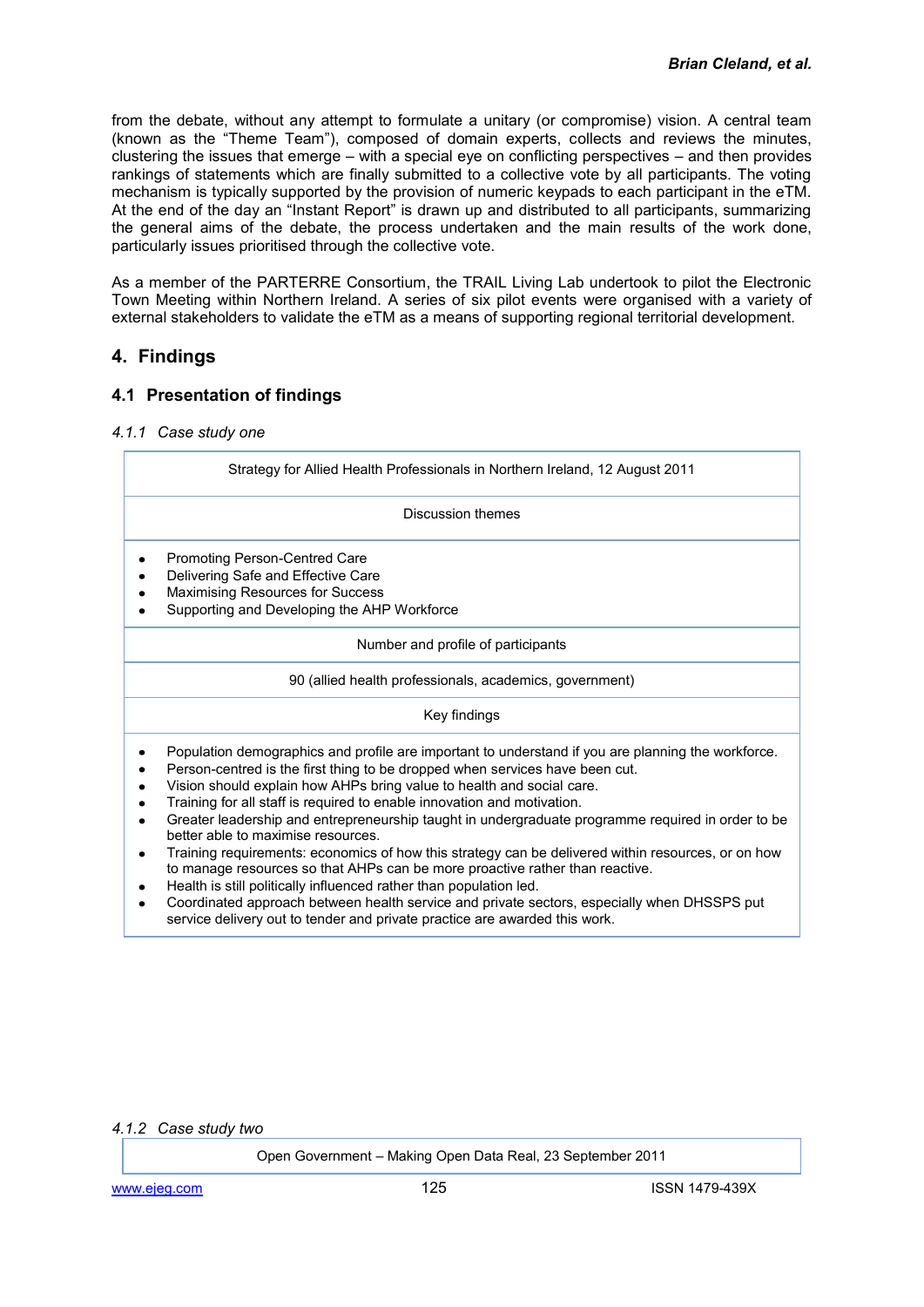#### Discussion themes An enhanced right to data  $\bullet$ Setting transparency standards  $\bullet$ Corporate and personal responsibility  $\bullet$ Meaningful Open Data Government sets the example Innovation with Open Data Number and profile of participants 50 (industry representatives, local and regional government, policy-makers, academics) Key findings There is a question about what data is relevant to the public.  $\bullet$ We establish stronger rights for individuals, businesses and others through legislative and regulatory systems. One problem is that of commercial intellectual property (IP) associated with data and this provides  $\bullet$ reasons for not making data open.

- Privacy and security are important.  $\bullet$
- Inputting data in a standardised way is hard to control.
- On all NEW data collection ask is there any reason why this data shouldn't be shared.
- Raw data is so vast how do people get a meaning from it?
- FOI requests are publishable to all in Canada; often (Freedom of Information) FOI requests are similar often duplicated. Record the questions and answer and let it go public. On top of that there should be standards set up on how you publish information.
- FOI requests are expensive for organisations to collate.  $\bullet$

### *4.1.3 Case study three*

| Partnerships for Business Innovation - Engaging for Growth, 4 November 2011                                                                                                                                                  |  |
|------------------------------------------------------------------------------------------------------------------------------------------------------------------------------------------------------------------------------|--|
| Discussion themes                                                                                                                                                                                                            |  |
| Awareness and Identifying Need<br>Meeting the Need and Identifying Gaps in Current Provision<br>Identifying Inhibitors for Businesses Seeking to Innovate<br>Overcoming Barriers to Ensure that Engagement Benefits Everyone |  |
| Number and profile of participants                                                                                                                                                                                           |  |
| 60 (SMEs, industry representatives, regional government, policy-makers, academics)                                                                                                                                           |  |
| Key findings                                                                                                                                                                                                                 |  |

- Every business has different levels of need, no one size fits all need a process for the different  $\bullet$ sectors.
- Businesses only seek help when they have identified a problem, rather than looking at initiatives  $\bullet$ which might improve their products.
- Challenge for businesses is to move from fighting fires to initiating new ideas to expand their markets.
- Owner managers need support to explore innovation.
- NI is slow to react because of bureaucracy.
- Tension between governance / accountability versus flexibility.
- Businesses are unclear about the advantages of innovation and how to access the knowledge base of the universities and colleges
- Bureaucracy is a massive barrier that is damaging all parties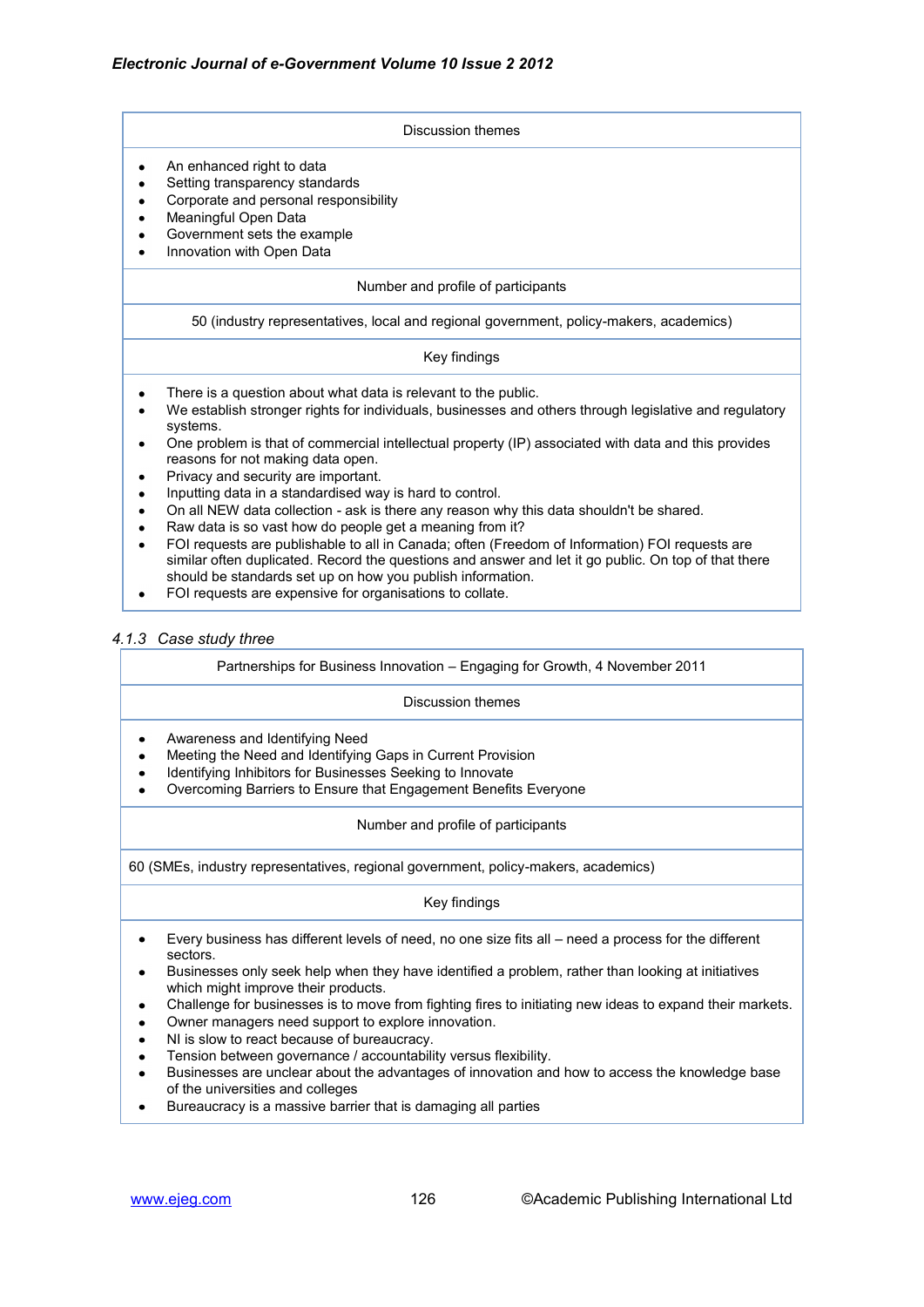### *4.1.4 Case study four*

#### Worklessness Within North Belfast, 18 November 2011

#### Discussion themes

- Reflections on Mid-term Review for North Belfast  $\bullet$
- What Works, What Doesn't What Now?
- The Impact of Work on Family Life
- Moving Beyond Generational Worklessness  $\bullet$

#### Number and profile of participants

80 (community representatives, local and regional government, charitable and voluntary sector, policymakers)

### Key findings

- Statistics have not changed gaps in educational attainment remain compared to non- $\bullet$ neighbourhood renewal areas.
- Streaming affects attainment levels stigma attached to secondary schools.
- Schools in the area are not skilling children for high-paid employment.
- Statistics are not improving due to the teaching and the actual schools but that only amounts to 15%.  $\bullet$ The other 85% is crucial and that is the general environment.
- Closure of libraries has had an impact on reading levels  $\bullet$
- Parents must be involved.
- ICT skills are essential but are not compulsory subjects in schools
- Too many obstacles for small employers to take on staff.
- Young people from deprived areas will face barriers to University education due to fees.
- Most people would work if they can but people don't have the skills or education.

### *4.1.5 Case study five*

#### Maximising Social Value Through Public Sector Procurement, 17 February 2012

#### Discussion themes

- Development and the Commissioning Process
- Measuring Social Value
- Compulsory Competitive Tendering and Social Enterprise

#### Number and profile of participants

65 (academics, charitable and voluntary sector, procurement practitioners, policy-makers)

#### Key findings

- There is a tension about money first and best value for money.  $\bullet$
- There is little recognition for local NI businesses that contribute to the local economy.  $\bullet$
- Need to look at wider context what are we aiming to achieve?  $\bullet$
- Corporate Social Responsibility could be weighted more highly in a contract tender.  $\bullet$
- There needs to be distinction between commissioning and procurement.  $\bullet$
- Social value is not the same for every organisation.
- It is difficult to define social value in financial terms.
- There are too many models and too many different approaches.
- There is a problem having different measures as a commissioner how to judge between bids if  $\bullet$ organisations are using different scales.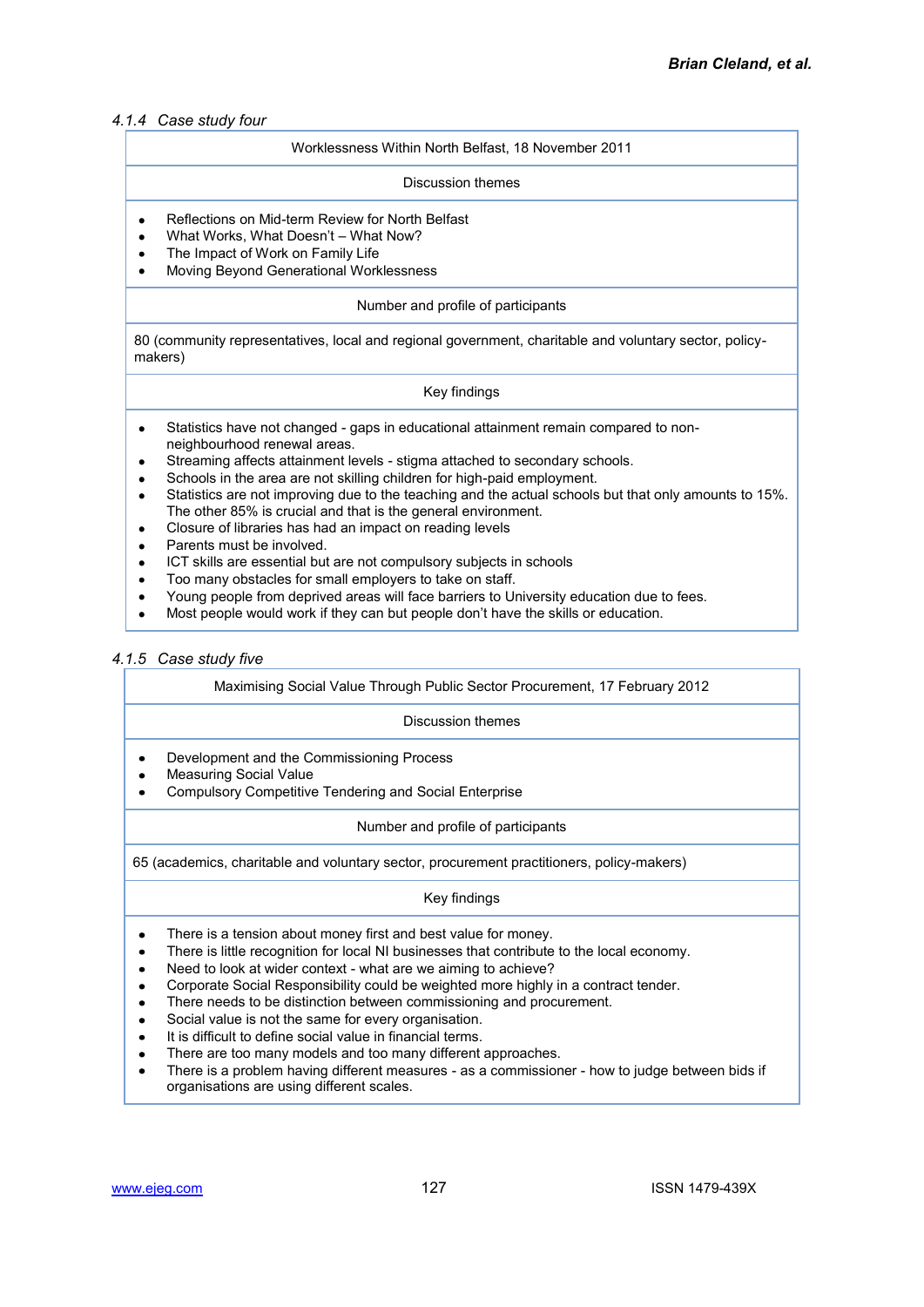*4.1.6 Case study six*

| Innovation in Sustainable Construction and Energy Management, 7 March 2012 |  |
|----------------------------------------------------------------------------|--|
|----------------------------------------------------------------------------|--|

#### Discussion themes

- Drivers for Sustainable Construction
- "Fabric First" design and retro-fit
- Effective Energy Management  $\bullet$

Number and profile of participants

75 (SMEs, large corporates, academics (further and higher education), local and regional government)

#### Key findings

- $\bullet$ At present legislation is not forcing houses to be built more energy efficiently.
- Legislation is only a benchmark at this stage.
- NI is lagging behind GB in enforcement of legislation.  $\bullet$
- Legislation is a small driver, cost is the main driver.  $\bullet$
- 80% of our housing stock will need to have retrofit applied to them to future proof.
- Ministers positions changes depending on who is in power
- While the principle of PassivHaus delivers an extremely efficient product, the cost of a fully PassivHaus design is very high - almost unachievable.
- People want easy methods and methods they can relate to, for instance energy management  $\bullet$ systems should incorporate text messaging and wireless.
- Education is vital, we must first understand how much energy is being used.

# **4.2 Comments and analysis**

### *4.2.1 Cultural issues*

It was clear from an early stage that it would not be possible to exactly replicate the Italian eTM model within Northern Ireland, primarily for cultural and demographic reasons. The biggest challenge in implementing the Electronic Town Meeting system in Northern Ireland is in organising larger events. In Italy events of 500-1000 are not unusual; achieving such numbers in Northern Ireland is almost impossible. Firstly, the population is much smaller and more dispersed – Northern Ireland having a comparatively rural population. Secondly, persuading citizens to take a day's leave to attend a meeting on public policy is very challenging, particularly given the political history of Northern Ireland and traditionally low levels of democratic engagement. These issues were identified at an early stage, and the pilots in Northern Ireland therefore focused on more frequent, small-scale, "targeted" events.

Once the pilots were underway, it became apparent that participants within Northern Ireland generally found the experience and outcomes useful, and this was reflected in the participant feedback. Indeed, the experience of the organisers was that each pilot triggered additional expressions of interest from potential user organisations, and that there was overall a significant growth in demand for eTMrelated services over the course of the project.

### *4.2.2 Technology*

From the point of view of participants, the hardware and software provided by Regione Toscana generally worked well, providing participants with a discrete, unobtrusive and responsive system for recording their comments and opinions. From organisers' perspective, the technical design of the eTM system meant that a significant amount of time was required in advance of the pilot for the technical "setup" – i.e., the installation of server and client hardware. This was quite technical and time-consuming, and added significantly to the expense of running an eTM. As well as requiring additional time from technical support staff, it meant that the event venue had to be reserved for two days instead of one.

In order to reduce these costs, the TRAIL team experimented with a modified version of the system that enabled the use of wireless "tablet PCs" in place of the wired netbooks and USB keypads that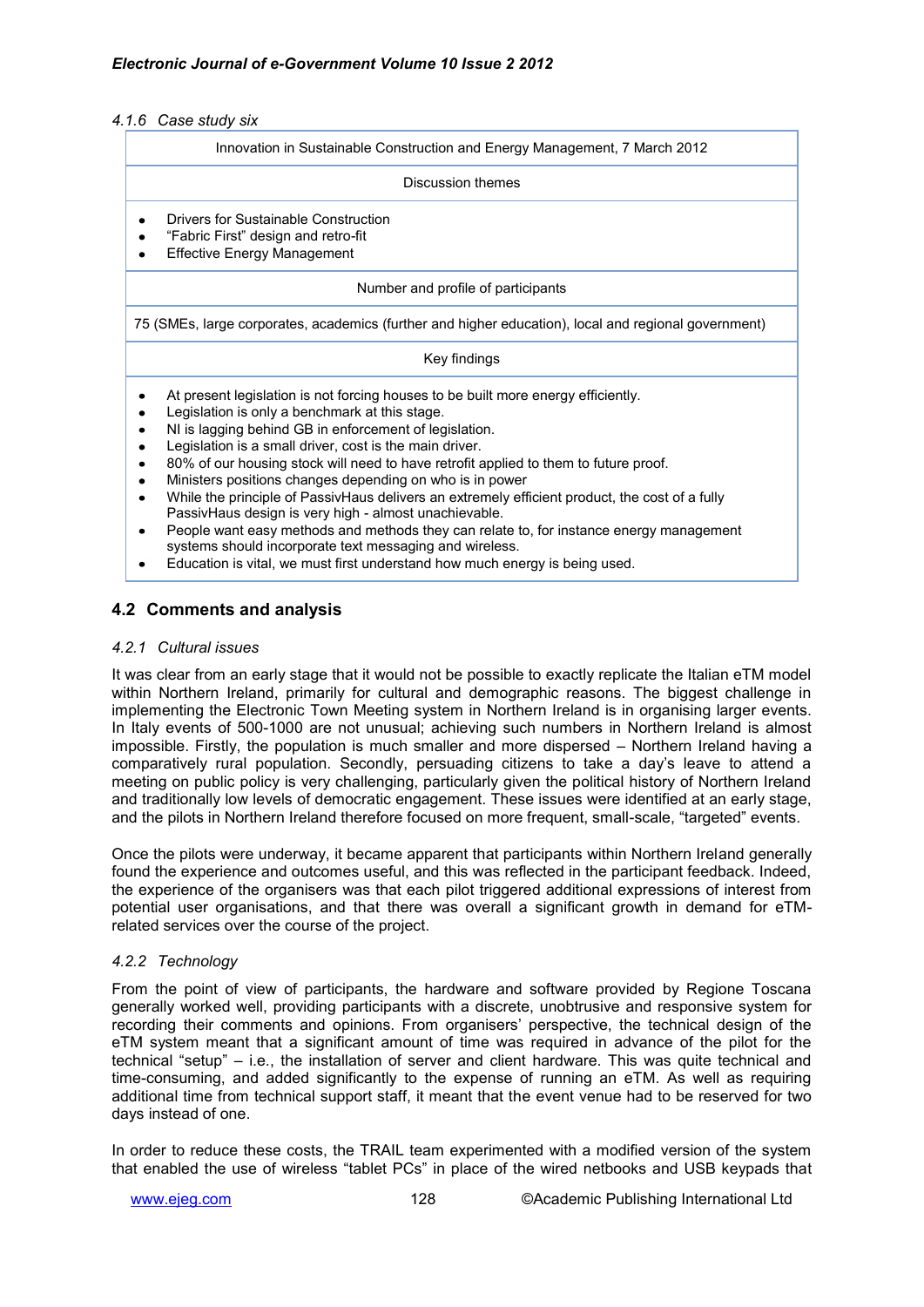were originally provided. This allowed table facilitators to type comments on the tablet during the discussion sessions, and to pass the tablet round to record votes during the polling sessions. Using this approach, the setup for an event could be completed in approximately 30 minutes, just before the event. Initial feedback from participants indicated that the tablet-based system worked well.

### *4.2.3 Organisational factors*

Some small changes were required to the eTM methodology in order to make the system effective at the smaller scale of the Northern Irish pilots. For example, instead of printing out copies of the "Instant Report", it was found to be more cost-effective to send copies of the report via email. In general, efforts were made by the TRAIL team to keep the cost of running a pilot to a minimum. This was done for two reasons: firstly, to facilitate the running of multiple pilot events within the project scope, and secondly to confirm the feasibility of the eTM system in the context of local market that is unlikely to be able to afford expensive large-scale events.

### *4.2.4 Other comments*

A number of challenges became clear during the pilots in terms of implementing the eTM methodology effectively and ensuring the maximum benefit for participants. In terms of how the system enabled the recording and reporting of discussions, the majority of feedback from participants was very positive. One concern that arose was that the Table Facilitators and Theme Team had a great deal of power to "shape" the reporting of the discussion. In general, participants were keen to be re-assured that the reporting of comments would be fair and inclusive. While polling was generally felt by participants to be a useful aspect of the system, participants tended to be sensitive to the phrasing of questions. In particular, they objected to questions which were perceived to be leading or ambiguous.

The TRAIL team felt that these were important lessons for fine-tuning the eTM methodology, with consequences for the training of eTM implementers. While the system makes it easy to implement a successful event, some skill is required in order to ensure that optimal outcomes are achieved.

# **5. Discussion& future research areas**

eParticipation is still maturing as a research field (Chang, 2005; Dutton et al., 1984; Macintosh and Smith, 2002), but is steadily growing in importance as an European policy issue (Sæbø et al., 2008). In order to ensure that investments in this policy area are sustainable, it will be essential to engage users and effectively involve cross-sectoral stakeholders within the innovation process (Desouza et al, 2008; Coakes and Smith, 2007; Schot et al., 2008).

GivenChesbrough'sfocus on the importance of users within open innovation processes, and given also the particular challenges of public sector innovation, it is perhaps unsurprising that eParticipationis increasingly seen as an important component of government innovation strategies. The literature suggests that open innovation intermediaries can play a valuable role in supporting these strategies.Living Labs, while still a relatively new phenomenon, are an increasingly wellestablished form of open innovation intermediary, with a strong track record of supporting triple and quadruple helix innovation partnerships (Schurmann et al. 2010, Mulvenna et al., 2010). A review of the literature suggests that Living Labs are well positioned to address some of the key challenges surrounding sustainable innovation in general, and sustainable eParticipation in particular.

The experience of the TRAIL Lab piloting eParticipation technologies within Northern Ireland suggests that there is a useful synergy between the eDemocracy agenda and the user-centric Living Labs model, particularly in terms of cultural values, technologies and methodologies. International linkages enabled by the European Network of Living Labs can facilitate the diffusion of specific innovations, and can also assist in recognising and addressing inter-cultural challenges such as those described in section 4.3. In conclusion, within Northern Ireland at least the prospect for sustainable eParticipation appears to have been significantly enhanced by the application of the Living Labs model.

Some challenges remain in applying the open innovation model to a public policy / eParticipation context. Much of the literature is strongly focused on the private sector, and focuses on intellectual property as a core asset. In recent years ideas drawn from Open Source Software have become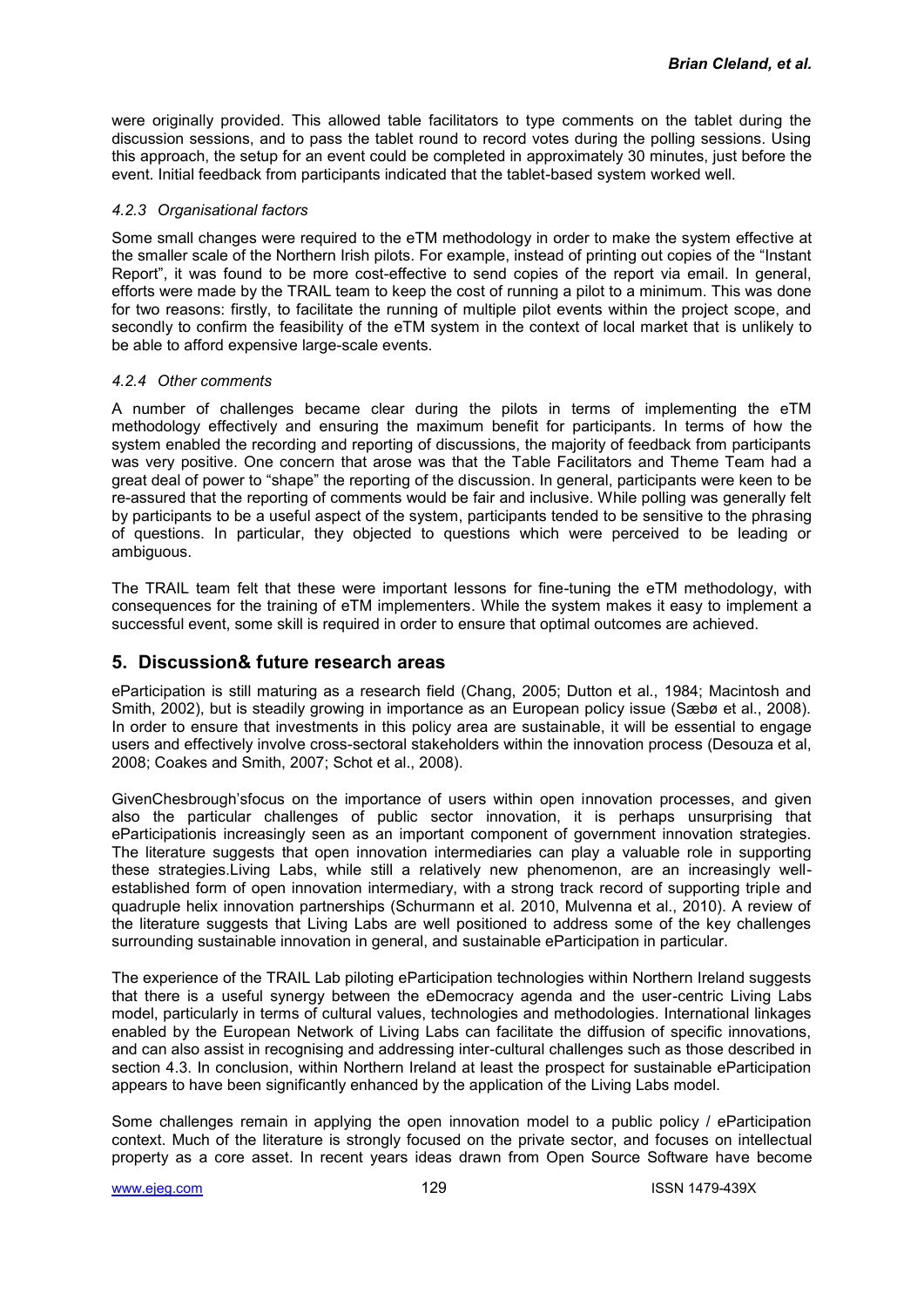increasingly important (e.g. Gruber & Henkel, 2006; West & Gallagher 2006), and the term itself is still under debate. Many authors agree that open innovation has a much broader application than first proposed by Chesbrough (e.g. Piller&Walcher, 2006), and some have gone so far as to state that "Chesbrough's version of open is simply a marketplace for IP" (Fredburg et al, 2008)

One of the more influential ideas has been the concept of "free revealing" as developed by Von Hippel and Von Krogh (2006) as part of their research into User Innovation. They suggest that free revealing is practised far beyond the confines of open source software development. Henkel (2006) argues that smaller firms with less internal resources are more likely to make use of revealing. Similarly, in the context of eParticipation, citizens are typically asked to share their ideas freely, and those ideas are often publicly shared by the government. Such transactions might be considered as a form of "nonpecuniary" open innovation (Dahlander and Gann, 2010), or as a type of "untraded interdependency" (Storper, 1993). Instead of ideas being an asset to be protected, they become a form of "public good" (Samuelson, 1954).

One opportunity for further research might be to explore how this distinction (between ideas as a public good and ideas as protected intellectual property) might contribute to the better design of sustainable eParticipation strategies, and whether it might be possible to emulate the successful practices of other commons-based innovation ecosystems.

### **References**

APCQ (2008) Successfully Embedding Innovation: Strategies and Tactics; APQC Publications, Houston, Texas Atkins, M. (2010) Five Key Concepts for Sustainable Innovaiton. Industry Week, July 2010, Vol. 259 Issue 7, p53- 54

Bekkers, V. (2004). Virtual policy communities and responsive governance: Redesigning on-line debates. Information Polity, 9(3/4), 193−203.

Bergvall-Kareborn, B., Ihlstrom Eriksson, C., Stahlbrost, A., and Svensson, J. 2009.A Milieu for Innovation - Defining Living Labs. Paper read at The 2nd ISPIM Innovation Symposium - Stimulating Recovery - The Role of Innovation Management, 6-9 December 2009, at New York City, USA.

Bessant, J. and Rush, H. (1995) Building bridges for innovation: The role of consultants in technology transfer. Research Policy, 24: 97–114.

Best, S. J., & Krueger, B. S. (2005).Analyzing the representativeness of Internet political participation. Political Behavior, 27(2), 183−216.

Bowden, A. (2005) Knowledge for Free? Distributed Innovation as a Source of Learning. Public Policy and Administration, 20; 56-68.

Chang, W.-Y. (2005). Online civic participation, and political empowerment: Online media and public opinion formation in Korea. Media, Culture and Society, 27(6), 925−935.

Chesbrough H. (2003) Open Innovation. Harvard University Press: Cambridge, MA.

Chesbrough, H. (2006) Open Business Models. Harvard Business School: Boston, MA.

Chesbrough, H.W., Vanhaverbeke, W. and West, J. (eds), (2007) Open Innovation. Researching a New Paradigm. Oxford: University Press.

Chesbrough, H. M. and Appleyard, M. (2007) Open Innovation and Strategy, California Management Review 50(1):57-76

Coakes, E., Smith, P., (2007) Developing communities of innovation by identifying innovation champions, Learning Organization; 2007, Vol. 14 Issue 1, p74-85.

Curwell, S., Deakin, M., Cooper, I., Paskaleva-Shapira, K., Ravetz, J., &Babicki, D. (2005) Citizens' expectations of information cities: Implications for urban planning and design. Building Research and Information, 33(1), 55−66.

Desouza, K. et al, (2008) Customer-driven Innovation, Research Technology Management; May/Jun2008, Vol. 51 Issue 3, p35-44

Di Gangi, P.M., and Wasko, M. (2009) Steal my idea! Organizational adoption of user innovations from a user innovation community: A case study of Dell IdeaStorm. Decision Support Systems 48 (1):303-312.

Dutton, W., Steckenrider, J., Rosschristensen, D., Lynch, L., Goldfarb, B., Hirschberg, L., et al. (1984).Electronic participation by citizens in US local government.Information Age, 6(2), 78−97.

- Fagan, H., Newman, McCusker, & Murray (2006). E-consultation: Evaluating appropriate technologies and processes for citizens' participation in public policy. Final report from the eConsultation research project. Retrieved July, 2006, from http://www.e-consultation.org/files/ecrp\_report.pdf
- Følstad, Asbjørn, Living Labs for Innovation and Development of Information and Communication Technology: A Literature Review, Electronic Journal for Virtual Organizations and Networks Volume 10, "Special Issue on Living Labs", August 2008.
- Foxon, T.J., R. Gross, A. Chase et al. (2005). UK innovation systems for new and renewable energy technologies: drivers, barriers and systems failures. Energy policy, 33 (16): 2123-2137.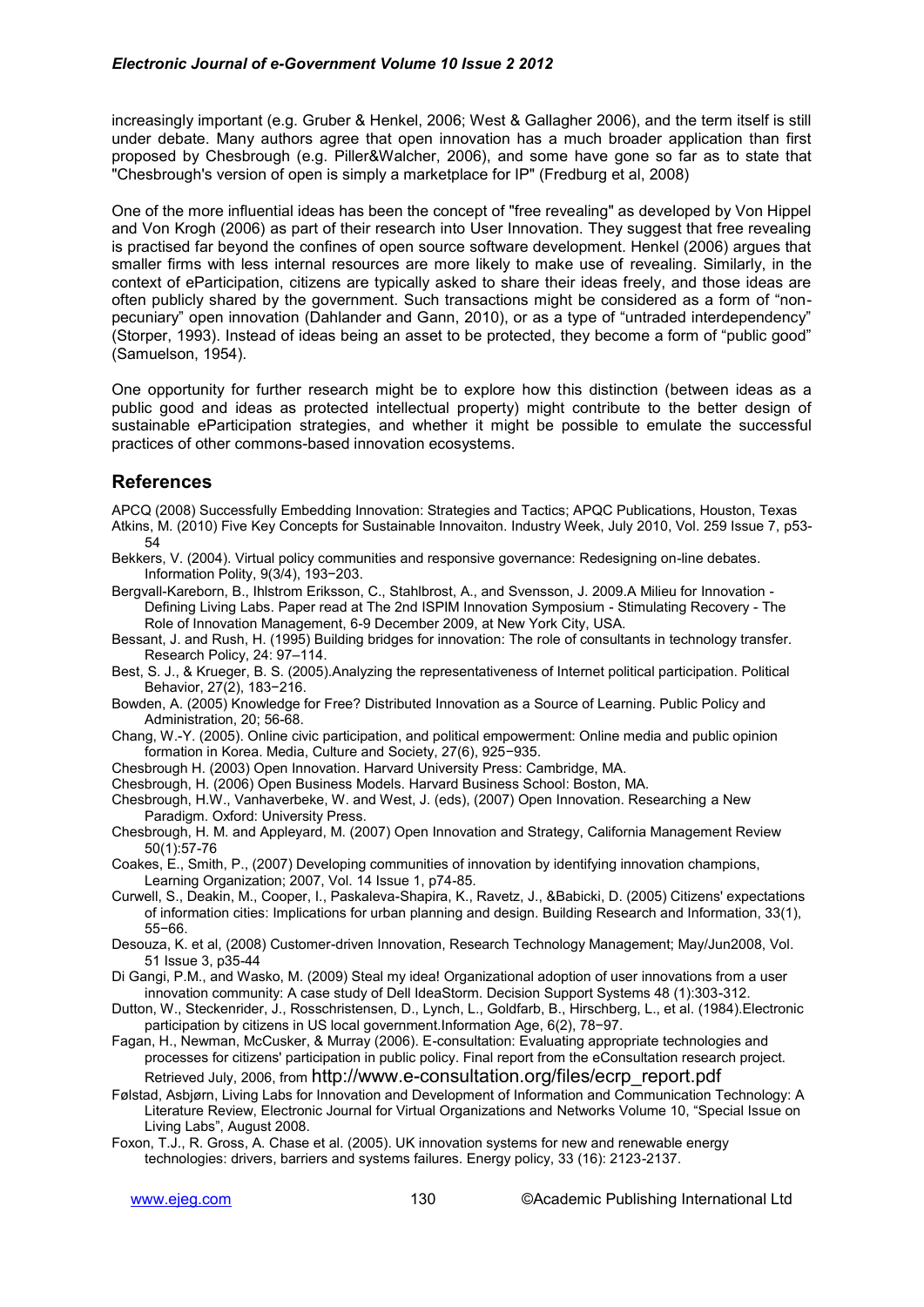Galbrath, B., McAdam, R. (2011) The promise and problem with open innovation, Technology Analysis & Strategic Management Vol. 23, Iss. 1

Gowans, G., Campbell, J., Astell, A., Ellis, M., Norman, A and Dye, R., 2009. Designing CIRCA (Computer Interactive Reminiscence and Conversation Aid). A multimedia conversation aid for reminiscence intervention in dementia care environments. Dundee: University of Dundee - School of Design.Habermas, J. (1996). Between facts and norms: Contributions to a discourse theory of law and democracy. Cambridge, Mass: MIT Press.

Howells, J. (2006) Intermediation and the role of intermediaries in innovation.Research Policy, 35(5): 715–28.

Huizingh, E., (2011) Open innovation: State of the art and future perspectives, Technovation, Volume 31, Issue 1, Pages 2-9

Jansen, G., Dowe, C., &Heimann, U. (2006). Facilitating active citizenship, E-participation in UK and Germany. Berlin: British Council Germany Retrieved January, 2007,

fromwww.britishcouncil.de/e/society/e\_participation.htm

Lichtenthaler, U. and Ernst, H. (2008) Intermediary services in the markets for technology: Organizational antecedents and performance consequences.Organizational Studies, 29: 1003–38.

Luthje, C., Herstatt, C., and von Hippel, E. (2005) User-innovators and "local" information: The case of mountain biking. Research Policy 34 (6):951-965.

Macintosh, A. & Coleman, S. (2004) Promise and Problems of E-Democracy, Challenges of online citizen engagement, OECD

Macintosh, A., & Smith, E. (2002). Citizen participation in public affairs.In R. T. a. K. Lenk (Ed.), EGOV 2002 (Vol. LNCS 2456, pp. 256–263). Berlin: Springer-Verlag.

Mitchell, William J. (2003) Me++ : the cyborg self and the networked city, MIT Press, Cambridge, Mass.

Moore, M. H. (2005). Break-Through Innovations and Continuous Improvement: Two Different Models of Innovative Processes in the Public Sector. Public Money & Management, 25 (1): 43-50

Moore, M. H., J. Hartley (2008) Innovations in governance. Public Management Review, 10 (1): 3-20.

Morrison, P.D., Roberts, J.H., and Von Hippel, E. (2000) Determinants of User Innovation and Innovation Sharing in a Local Market.Management Science, 13-15.

Mulvenna, M., Bergvall-Kåreborn, B., Galbraith, B., Wallace, J., Martin, S., (2010) Living Labs Are Innovation Catalysts, Innovation through Knowledge Transfer, Springer Berlin Heidelberg

Mulvenna, M., Galbraith, B. and Martin, S. (2009) Enriching the Research & Development Process Using Living Lab Methods: The TRAIL Experience. eChallenges-2009 Conference Proceedings,. (Eds: Cunningham, P and Cunningham, M), IIMC International Information Management Corporation, pp. 63-71. Mulvenna, M.D., Martin, S., McDade, D., Beamish, E., de Oliveira, A., Kivilehto, A., (2011) TRAIL Living Labs Survey 2011: A survey of the ENOLL living labs, University of Ulster, 40 pages, ISBN-978-1-85923-249-1.

Mulvenna, M.D., Martin, S., (2012) Living Labs: Frameworks and Engagement, In: Howlett, R.J.; Gabrys, B.; Musial-Gabrys, K.; Roach, J. (Eds.), Innovation through Knowledge Transfer, Springer.

Nauta, F. &Kausbergen, P. (2009). OECD Literature review.Public sector innovation.Lectoraatinnovatie rapport. Pratchett, L. (2004) Barriers to e-Democracy, Local government experiences and responses,

http://www.icele.org/downloads/Researchreport.pdf

Sæbø, Ø., Rose, J., Flak, L. (2008) The shape of eParticipation: Characterizing an emerging research area, Government Information Quarterly, Volume 25, Issue 3, July 2008, Pages 400-428.

Samuelson, Paul A. (1954) The Pure Theory of Public Expenditure, Review of Economics and Statistics 36 (4): 387–389.

Sanford, C. and Rose, J. (2007) Characterizing eParticipation, International Journal of Information Management, Volume 27, Issue 6, December 2007, Pages 406-421.

Schot, J., Geels, Frank W., (2008) Strategic niche management and sustainable innovation journeys: theory, findings, research agenda, and policy. Technology Analysis & Strategic Management; Sep2008, Vol. 20 Issue 5, p537-554.

Schuurman, D., De Moor, K., De Marez, L., Evens, T. (2011) A Living Lab research approach for mobile TV, Telematics and Informatics, Volume 28, Issue 4

Singlaub, K. (2008) Innovation in Public Management: What the Future Will Demand of Us. Public Management, 90 (6): 8-14.

Stewart, J. and Hyysalo, S. (2008) Intermediaries, user, and social learning in technological innovation, International Journal of Innovation Management, 12 (3) (2008), pp. 295–325

Stuiveling S.J. (2007) Van Slingelandt-lecture 2007: Hardopdenken (Thinking out loud). The Hague: The Netherlands Court of Audit.

Termeer, C.J.A.M., Wesseling, H. and Zouridis, S. (2005) De knop om: innovatie in de publieke sector (Switching the knob: innovation in the public sector). Bestuurskunde (Public Administration), 7/8: 9-12.

Thomke, S., and von Hippel, E. (2002) Customers as Innovators: A New Way to Create Value. Harvard Business Review, Harvard Business School Publication Corp.

Van Dijk, J. (2000). Models of democracy and concepts of communication. In K. L. Hacker, & J. Van Dijk (Eds.), Digital democracy, issues of theory and practice. London: Sage publications.

Vigoda-Gadot, E. A. Shoham, N. Schwabsky and A. Ruvio (2008). Public sector innovation for Europe: a multinational eight-country exploration of citizens' perspectives. Public Administration, 86 (2): 307–329.

vonHippel, E. (1998) Economics of product development by users: The impact of `sticky' local information. Management Science 44:629-644.